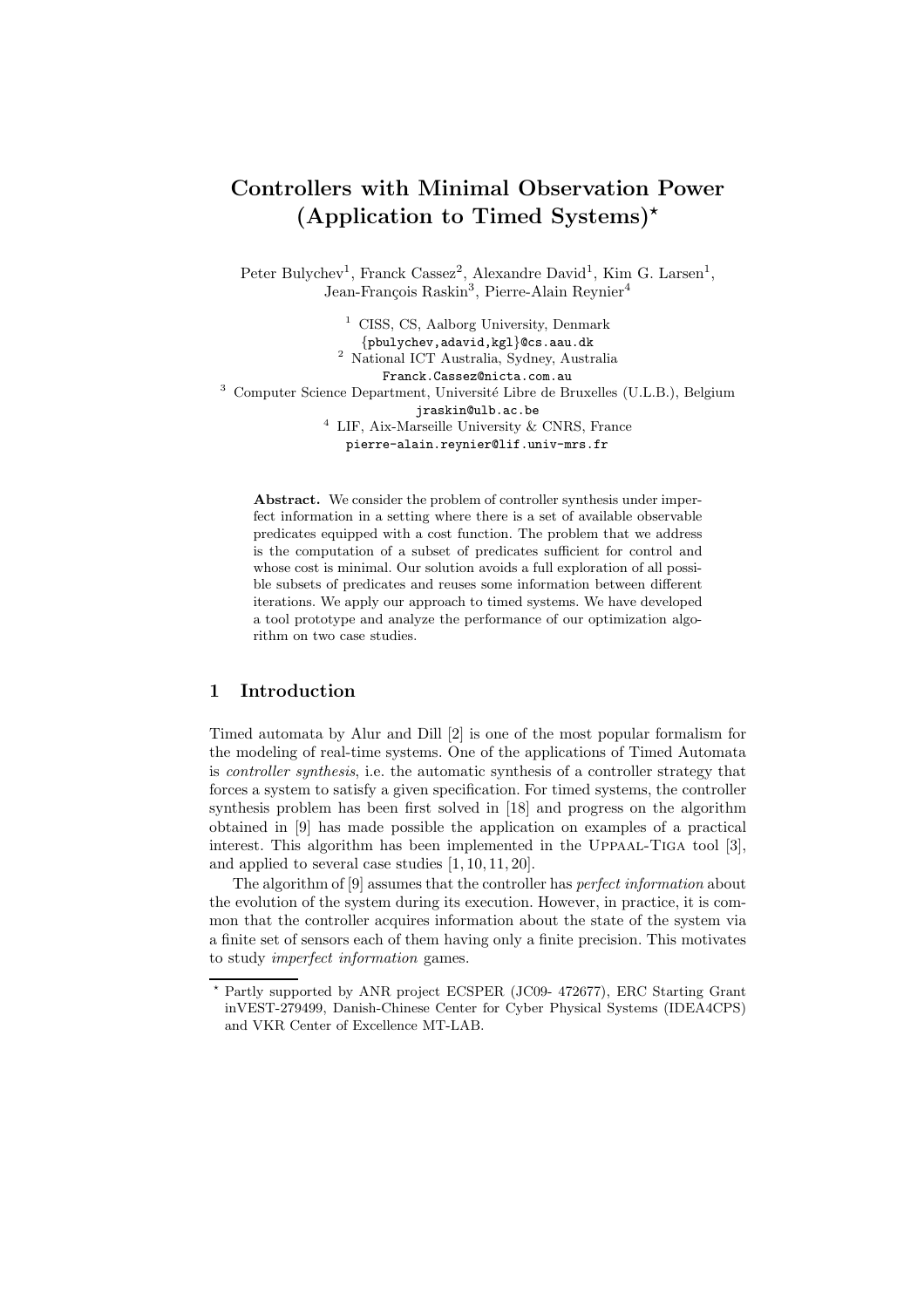The first theoretical results on imperfect information games have been obtained in [22], followed by algorithmic progresses and additional theoretical results in  $[21]$ , as well as application to timed games in  $[6, 8]$ . This paper extends the framework of [8] and so we consider the notion of stuttering-invariant observation-based strategies where the controller makes choice of actions only when changes in its observation occur. The observations are defined by the values of a finite set of observable state predicates. Observable predicates correspond, for example, to information that can be obtained through sensors by the controller. In [8], a symbolic algorithm for computing observation-based strategies for a *fixed* set of observable predicates is proposed, and this algorithm has been implemented in Uppaal-Tiga.

In the current paper, we further develop the approach of [8] and consider a set of available observation predicates equipped with a cost function. Our objective is to synthesize a winning strategy that uses a subset of the available observable predicates with a minimal cost. Clearly, this can be useful in the design process when we need to select sensors to build a controller.

Our algorithm works by iteratively picking different subsets of the set of the available observable predicates, solving the game for these sets of predicates and finally finding the controllable combination with the minimal cost. Our algorithm avoids the exploration of all possible combinations by taking into account the inclusion-set relations between different sets of observable predicates and monotonic properties of the underlying games. Additionally, for efficiency reasons, our algorithm reuses, when solving the game for a new set of observation predicates, information computed on previous sets whenever possible.

Related works Several works in the literature consider the synthesis of controllers along with some notion of optimality  $[5, 7, 4, 12, 16, 23, 13, 19]$  but they consider the minimization of a cost along the execution of the system while our aim is to minimize a static property of the controller: the cost of observable predicates on which its winning strategy is built. The closest to our work is [13] where the authors consider the related but different problem of turning on and off sensors during the execution in order to minimize energy consumption. In [15], the authors consider games with perfect information but the discovery of interesting predicates to establish controllability. In [14] this idea is extended to games with imperfect information. In those two works the set of predicates is not fixed a priori, there is no cost involved and the problems that they consider are undecidable. In [19], a related technique is used: a hierarchy on different levels of abstraction is considered, which allows to use analysis done on coarser abstractions to reduce the state space to be explored for more precise abstractions.

Structure of the paper In section 2, we define a notion of labeled transition systems that serves as the underlying formalism for defining the semantics of the two-player safety games. In the same section we define imperfect information games and show the reduction of [22] of these games to the games with complete information. Then in section 3 we define timed game automata, that we use as a modeling formalism. In section 4, we state the cost-optimal controller synthesis problem and show that a natural extension of this problem (that considers a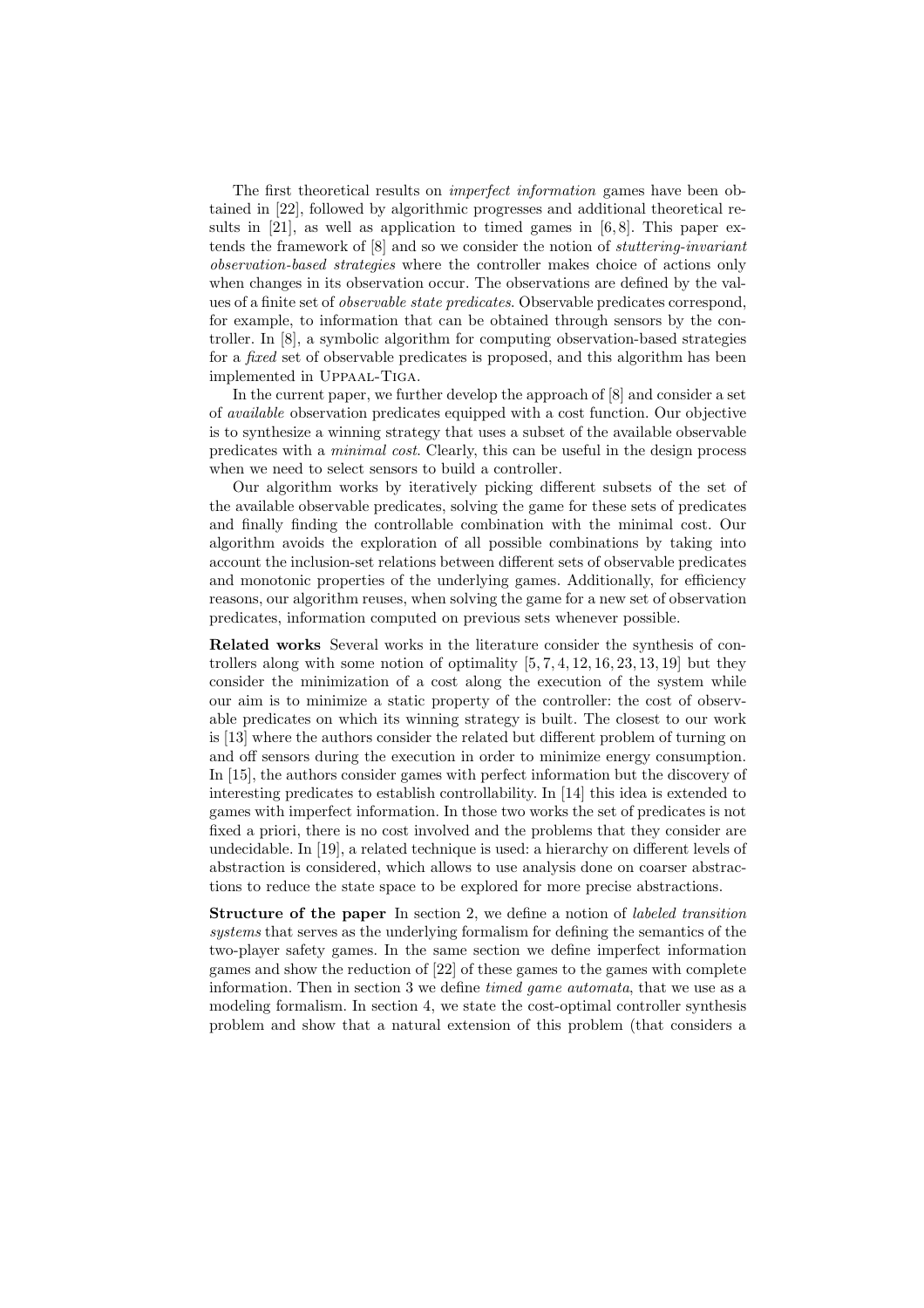simple infinite set of observation predicates) is undecidable. In section 5, we propose an algorithm and in section 6, we present two case studies.

## 2 Games with Incomplete Information

# 2.1 Labeled Transition Systems

Definition 1 (Labeled Transition System). A Labeled Transition System (LTS) A is a tuple  $(S, s_{init}, \Sigma, \rightarrow)$  where:

- $S$  is a (possibly infinite) set of states,
- $− s_{init} ∈ S$  is the initial state,
- $\Sigma$  is the set of actions,
- $\to \subseteq S \times \Sigma \times S$  is a transition relation, we write  $s_1 \stackrel{a}{\to} s_2$  if  $(s_1, a, s_2) \in \to$ .

W.l.o.g. we assume that a transition relation is total, i.e. for all states  $s \in S$ and actions  $a \in \Sigma$ , there exists  $s' \in S$  such that  $s \xrightarrow{a} s'$ .

A run of a LTS is a finite or infinite sequence of states  $r = (s_0, s_1, \ldots, s_n, \ldots)$ such that  $s_i \stackrel{a_i}{\longrightarrow} s_{i+1}$  for some action  $a_i \in \Sigma$ .  $r^i$  denotes the prefix run of r ending at  $s_i$ . We denote by  $Runs(A)$  the set of all finite runs of the LTS A and by  $Runs^{\omega}(A)$  the set of all infinite runs of the LTS A.

A state predicate is a characteristic function  $\varphi : S \to \{0,1\}$ . We write  $s \models \varphi$ iff  $\varphi(s) = 1$ .

We use LTS as arenas for games: at each round of the game Player I (Controller) chooses an action  $a \in \Sigma$ , and Player II (Environment) resolves the nondeterminism by choosing a transition labeled with a. Starting from the state  $s_{init}$ , the two players play for an infinite number of rounds, and this interaction produces an infinite run that we call the outcome of the game. The objective of Player I is to keep the game in states that satisfy a state predicate  $\varphi$ , this predicate typically models the safe states of the system.

More formally, Player I plays according to a strategy  $\lambda$  (of Player I) which is a mapping from the set of finite runs to the set of actions, i.e.  $\lambda : Runs(A) \rightarrow \Sigma$ . We say that an infinite run  $r = (s_0, s_1, s_2, \ldots, s_n, \ldots) \in Runs^{\omega}(A)$  is consistent

with the strategy  $\lambda$ , if for all  $0 \leq i$ , there exists a transition  $s_i \xrightarrow{\lambda(r^i)} s_{i+1}$ . We denote by Outcome( $A, \lambda$ ) all the infinite runs in A that are consistent with  $\lambda$ and start in  $s_{init}$ . An infinite run  $(s_0, s_1, \ldots, s_n, \ldots)$  satisfies a state predicate  $\varphi$  if for all  $i \geq 0$ ,  $s_i \models \varphi$ . A (perfect information) safety game between Player I and Player II is defined by a pair  $(A, \varphi)$ , where A is an LTS and  $\varphi$  is a state predicate that we call a safety state predicate. The safety game problem asks to determine, given a game  $(A, \varphi)$ , if there exists a strategy  $\lambda$  for Player I such that all the infinite runs in Outcome( $A, \lambda$ ) satisfy  $\varphi$ .

#### 2.2 Observation-Based Stuttering-Invariant Strategies

In the imperfect information setting, Player I observes the state of the game using a set of *observable predicates obs* = { $\varphi_1, \varphi_2, \ldots, \varphi_m$ }. An *observation* is a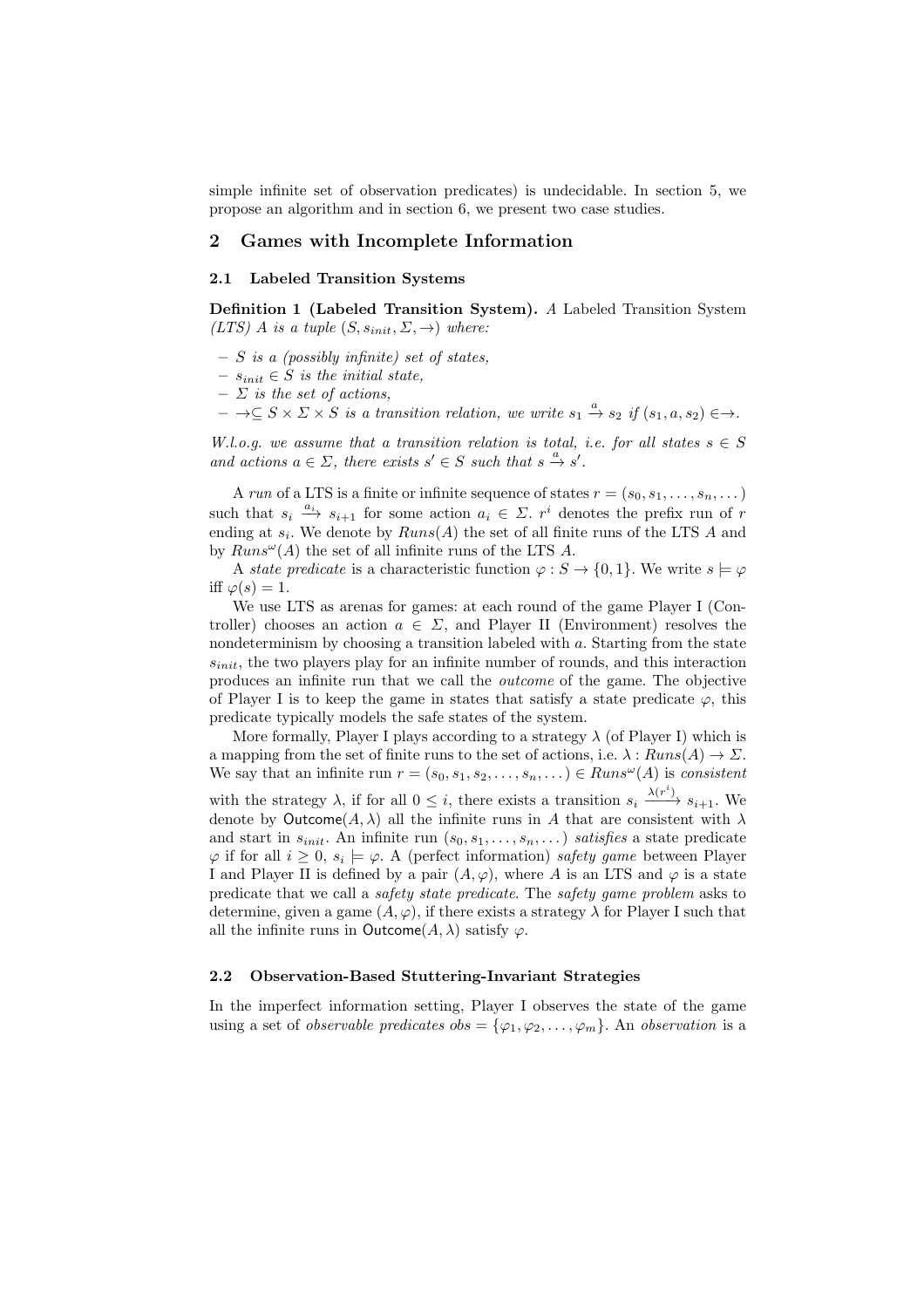valuation for the predicates in  $\delta s$ , i.e. in a state s, Player I is given the subset of observable predicates that are satisfied in that state. This is defined by the function  $\gamma_{obs}$ :

$$
\gamma_{obs}(s) \equiv \{ \varphi \in obs \mid s \models \varphi \}
$$

We extend the function  $\gamma_{obs}$  to sets of states that satisfy the same set of observation predicates. So, if all the elements of some set of states  $v \subseteq S$  satisfy the same set of observable predicates  $o$  (i.e.  $\forall s \in v \cdot \gamma_{obs}(s) = o$ ), then we let  $\gamma_{obs}(v) = o.$ 

In a game with imperfect information, Player I has to play according to observation based stuttering invariant strategies (OBSI strategies for short). Initially, and whenever the current observation of the system state changes, Player I proposes some action  $a \in \Sigma$  and this intuitively means that he wants to play the action a whenever this action is enabled in the system. Player I is not allowed to change his choice as long as the current observation remains the same.

An Imperfect Information Safety Game (IISG) is defined by a triple  $(A, \varphi, obs)$ . Consider a run  $r = (s_0, s_1, \ldots, s_n)$ , and its prefix r' that contains all the elements but the last one (i.e.  $r = r' \cdot s_n$ ). A *stuttering-free* projection  $r \downarrow obs$ of a run  $r$  over a set of predicates *obs* is a sequence, defined by the following inductive rules:

– if r is a singleton (i.e.  $n = 0$ ), then  $r \downarrow obs = \gamma_{obs}(s_0)$ 

- else if *n* > 0 and  $\gamma_{obs}(s_{n-1}) = \gamma_{obs}(s_n)$ , then *r* ↓ *obs* = *r'* ↓ *obs*
- else if *n* > 0 and  $\gamma_{obs}(s_{n-1}) \neq \gamma_{obs}(s_n)$ , then *r* ↓ *obs* = *r'* ↓ *obs* ·  $\gamma_{obs}(s_n)$

**Definition 2.** [8] A strategy  $\lambda$  is called obs-Observation Based Stuttering Invariant (obs-OBSI) if for any two runs r' and r'' such that  $r' \downarrow obs = r'' \downarrow obs$ , the values of  $\lambda$  on r' and r'' coincide, i.e.  $\lambda(r') = \lambda(r'')$ .

We say that Player I wins in IISG  $(A, \varphi, obs)$ , if there exists a *obs*-OBSI strategy  $\lambda$  for Player I such that all the infinite runs in Outcome(A,  $\lambda$ ) satisfy  $\varphi$ .

#### 2.3 Knowledge Games

The solution of a IISG  $(A, \varphi, obs)$  can be reduced to the solution of a *perfect information* safety game  $(G, \psi)$ , whose states are sets of states in A and represent the knowledge (beliefs) of Player I about the current possible states of A.

We assume that  $\varphi \in obs$ , i.e. the safety state predicate is observable for Player I. This is a reasonable assumption since Player I should be able to know whether he loses the game or not.

Consider an LTS  $A = (S, s_{init}, \Sigma, \rightarrow)$ . We say that a transition  $s_1 \stackrel{a}{\rightarrow} s_2$  in A is obs-visible, if the states  $s_1$  and  $s_2$  have different observations (i.e.  $\gamma_{obs}(s_1) \neq$  $\gamma_{obs}(s_2)$ ), otherwise we call this transition to be *obs*-invisible. Let  $v \subseteq S$  be a knowledge (belief) of Player I in  $A$ , i.e. it is some set of states that satisfy the same observation. The set  $Post_{obs}(v, a)$  contains all the states that are accessible from the states of  $v$  by a finite sequence of a-labeled *obs*-invisible transitions followed by an a-labeled *obs*-visible transition. More formally,  $Post_{obs}(v, a)$  contains all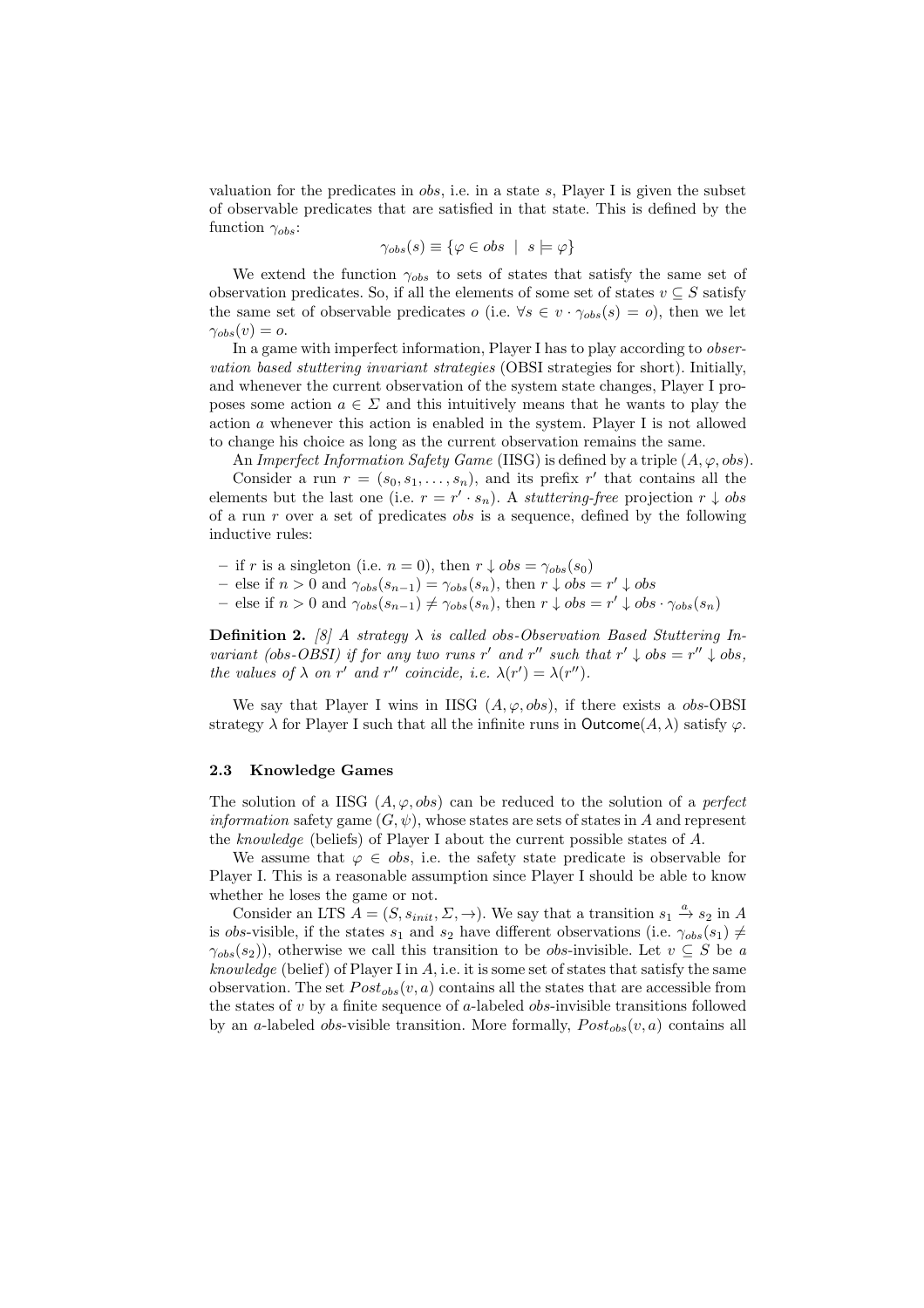the states s', such that there exists a run  $s_1 \stackrel{a}{\rightarrow} s_2 \stackrel{a}{\rightarrow} \ldots \stackrel{a}{\rightarrow} s_n$  and  $s_1 \in v$ ,  $s_n = s'$ ,  $\gamma_{obs}(s_i) = \gamma_{obs}(s)$  for all  $1 \leq i < n$ , and  $\gamma_{obs}(s_n) \neq \gamma_{obs}(s)$ .

The set  $Post_{obs}(v, a)$  contains all the states that are visible for Player I after he continuously offers to play action  $a$  from some state in  $v$ . Player I can distinguish the states  $s_1$  and  $s_2$  from  $Post_{obs}(v, a)$  iff they have different observations, i.e.  $\gamma_{obs}(s_1) \neq \gamma_{obs}(s_2)$ . In other words, the set  $\{Post_{obs}(v, a) \cap$  $\gamma_{obs}^{-1}(o) \mid o \in \mathcal{P}(obs) \} \setminus {\emptyset}$  consists of all the beliefs that Player I might have after he plays the  $a$  action from the knowledge set  $v^5$ .

A game can diverge in the current observation after playing some action. To capture this we define the boolean function  $Sink_{obs}(v, a)$  whose value is true iff there exists an infinite run  $(s_0, s_1, \ldots, s_n, \ldots) \in Runs(A)$  such that  $s_0 \in v$  and for each  $i \geq 0$  we have  $s_i \stackrel{a}{\rightarrow} s_{i+1}$  and  $\gamma_{obs}(s_i) = \gamma_{obs}(s_0)$ .

**Definition 3.** We say, that a game  $(G, \psi)$  is the knowledge game for  $(A, \varphi, obs)$ , if  $G = (V, v_{init}, \Sigma, \rightarrow q)$  is an LTS and

- $-V = \{v \in \mathcal{P}(S) \mid \forall s_1, s_2 \in v \cdot \gamma_{obs}(s_1) = \gamma_{obs}(s_2)\} \setminus \{\varnothing\}$  is the set of all the beliefs of Player I in A,
- $v_{init} = \{s_{init}\}\$ is the initial game state,
- $-\rightarrow_g$  represents the game transition relation; a transition  $v_1 \stackrel{a}{\rightarrow}_g v_2$  exists iff:
	- $v_2 = Post_{obs}(v_1, a) \cap \gamma_{obs}^{-1}(o)$  and  $v_2 \neq \emptyset$  for some  $o \subseteq obs$ , or
	- $Sink_{obs}(v_1, a)$  is true and  $v_2 = v_1$ .

$$
- v \models \psi \text{ iff } \varphi \in \gamma_{obs}(v).
$$

**Theorem 1** ([8]). Player I wins in a IISG  $(A, \varphi, obs)$  iff he has a winning strategy in the safety game  $(G, \psi)$  which is the knowledge game for  $(A, \varphi, obs)$ .

This theorem gives us the algorithm of solution of a IISG for the case when the knowledge games for it is finite and can be automatically constructed.

# 3 Timed Game Automata

The knowledge game  $(G, \psi)$  for  $(A, \varphi, obs)$  is finite when the source game A is finite [22]. The converse is not true and there are higher level formalisms that can induce *infinite* games for which knowledge games are still *finite* and can be automatically constructed. One of such formalisms is Timed Game Automata [17], that we use as a modeling formalism and that has been proved in [8] to have finite state knowledge games.

Let X be a finite set of real-valued variables called clocks. We denote by  $\mathcal{C}(X)$ the set of constraints  $\psi$  generated by the grammar:  $\psi ::= x \sim k | x-y \sim k | \psi \wedge \psi$ where  $k \in \mathbb{N}$ ,  $x, y \in X$  and  $\sim \in \{ \leq, \leq, =, >, \geq \}$ .  $\mathcal{B}(X)$  is the set of constraints generated by the following grammar:  $\psi ::= \top | k_1 \leq x < k_2 | \psi \wedge \psi$  where  $k, k_1, k_2 \in \mathbb{N}, k_1 < k_2, x \in X$ , and  $\top$  is the boolean constant true.

A valuation of the clocks in X is a mapping  $X \mapsto \mathbb{R}_{\geq 0}$ . For  $Y \subseteq X$ , we denote by v[Y] the valuation assigning 0 (respectively,  $v(x)$ ) for any  $x \in Y$  (respectively,

<sup>&</sup>lt;sup>5</sup> the powerset  $P(S)$  is equal to the set of all subsets of S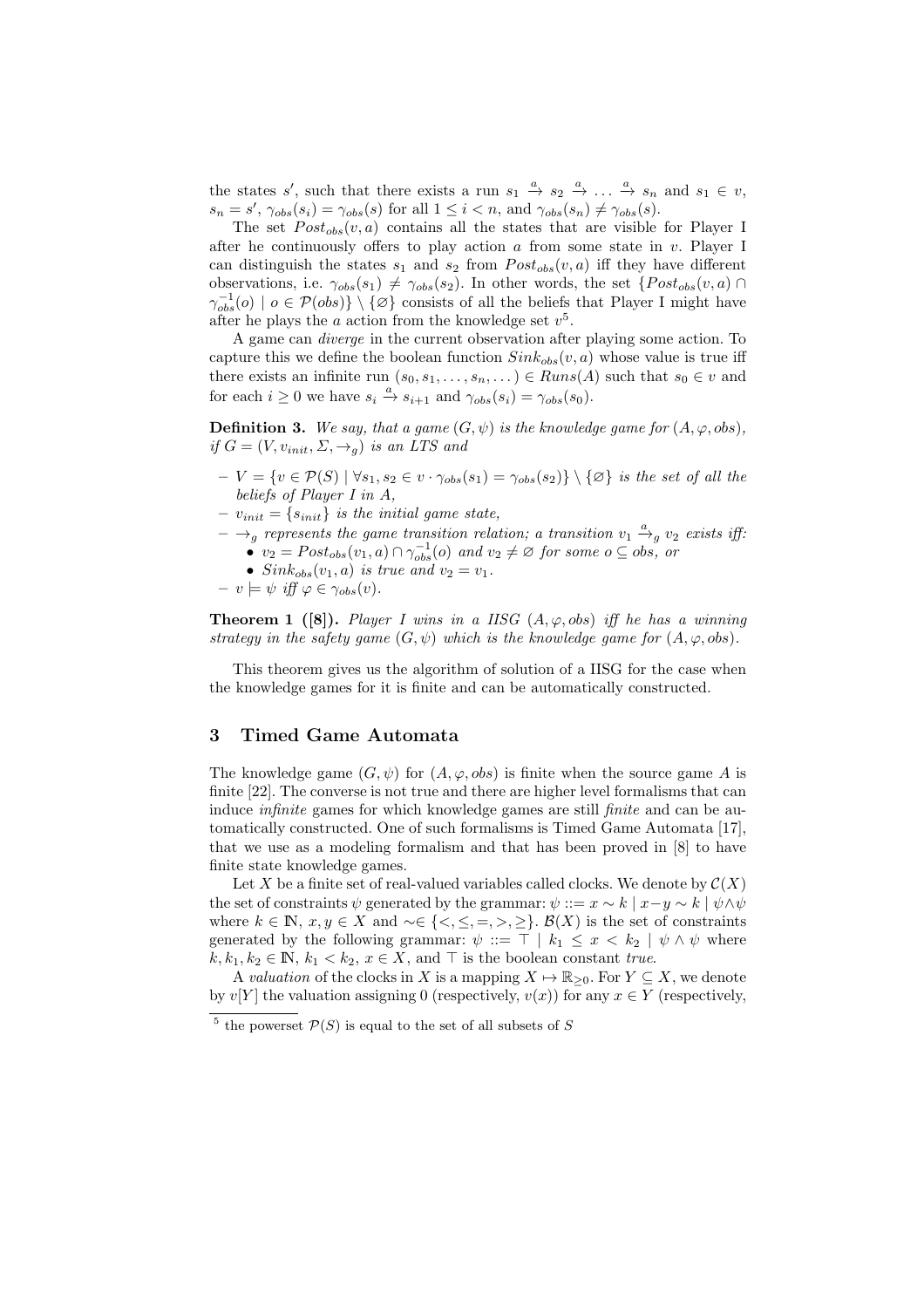$x \in X \setminus Y$ . We also use the notation **0** for the valuation that assigns 0 to each clock from X.

Definition 4 (Timed Game Automata). A Timed Game Automaton (TGA) is a tuple  $(L, l_{init}, X, E, \Sigma_c, \Sigma_u, I)$  where:

- $L$  is a finite set of locations.
- $l_{init} \in L$  is the initial location,
- $X$  is a finite set of real-valued clocks,
- $\Sigma_c$  and  $\Sigma_u$  are finite the sets of controllable and uncontrollable actions (of Player I and Player II, correspondingly),
- $E \subseteq (L \times \mathcal{B}(X) \times \Sigma_c \times 2^X \times L) \cup (L \times \mathcal{C}(X) \times \Sigma_u \times 2^X \times L)$  is partitioned into controllable and uncontrollable transitions<sup>6</sup>,
- $-I: L \to \mathcal{B}(X)$  associates to each location its invariant.

We first briefly recall the non-game semantics of TGA, that is the semantics of Timed Automata (TA) [2]. A state of TA (and TGA) is a pair  $(l, v)$  of a location  $l \in L$  and a valuation v over the clocks in X. An automaton can do two types of transitions, that are defined by the relation  $\hookrightarrow$ :

- $-$  a delay  $(l, v) \stackrel{t}{\hookrightarrow} (l, v')$  for some  $t \in \mathbb{R}_{>0}$ ,  $v' = v + t$  and  $v' \models I(l)$ , i.e. to stay in the same location while the invariant of this location is satisfied, and during this delay all the clocks grow with the same rate, and
- $-$  a discrete transition  $(l, v) \stackrel{a}{\hookrightarrow} (l', v')$  if there is an element  $(l, g, a, Y, l') \in E$ ,  $v \models g$  and  $v' = v[Y]$ , i.e. to go to another location l' with resetting the clocks from  $Y$ , if the guard  $g$  and the invariant of the target location  $l'$  are satisfied.

In the remainder of this section, we define the game semantics of TGA. As in [8], for TGA, we let observable predicates be of the form  $(K, \psi)$ , where  $K \subseteq L$ and  $\psi \in \mathcal{B}(X)$ . We say that a state  $(l, v)$  satisfies  $(K, \psi)$  iff  $l \in K$  and  $v \models \psi$ .

Intuitively, whenever the current observation of the system state changes, Player I proposes a controllable action  $a \in \Sigma_c$  and as long as the observation does not change Player II has to play this action when it is enabled, and otherwise he can play any uncontrollable actions or do time delay. Player I can also propose a special action skip, that means that he lets Player II play any uncontrollable actions and do time delay. Any time delay should be stopped as soon as the current observation is changed, thus giving a possibility for Player I to choose another action to play.

Formally, the semantics of TGA is defined by the following definition:

**Definition 5.** The semantics of TGA  $(L, l_{init}, X, E, \Sigma_c, \Sigma_u, I)$  with the set of observable predicates obs is defined as the LTS  $(S, s_{init}, \Sigma_c \cup \{skip\}, \rightarrow)$ , where  $S = L \times \mathbb{R}_{\geq 0}^X$ ,  $s_{init} = (l_{init}, \mathbf{0})$  and the transition relation is:  $\leftrightarrow$  denotes the non-game semantics of  $M$ )

 $^6$  We follow the definition of  $[8]$  that also assumes that the guards of the controllable transitions should be of the form  $k_1 \leq x < k_2$ . This allows us to use the results from that paper. In particular, we use *urgent* semantics for the controllable transitions, i.e. for any controllable transition there is an exact moment in time when it becomes enabled.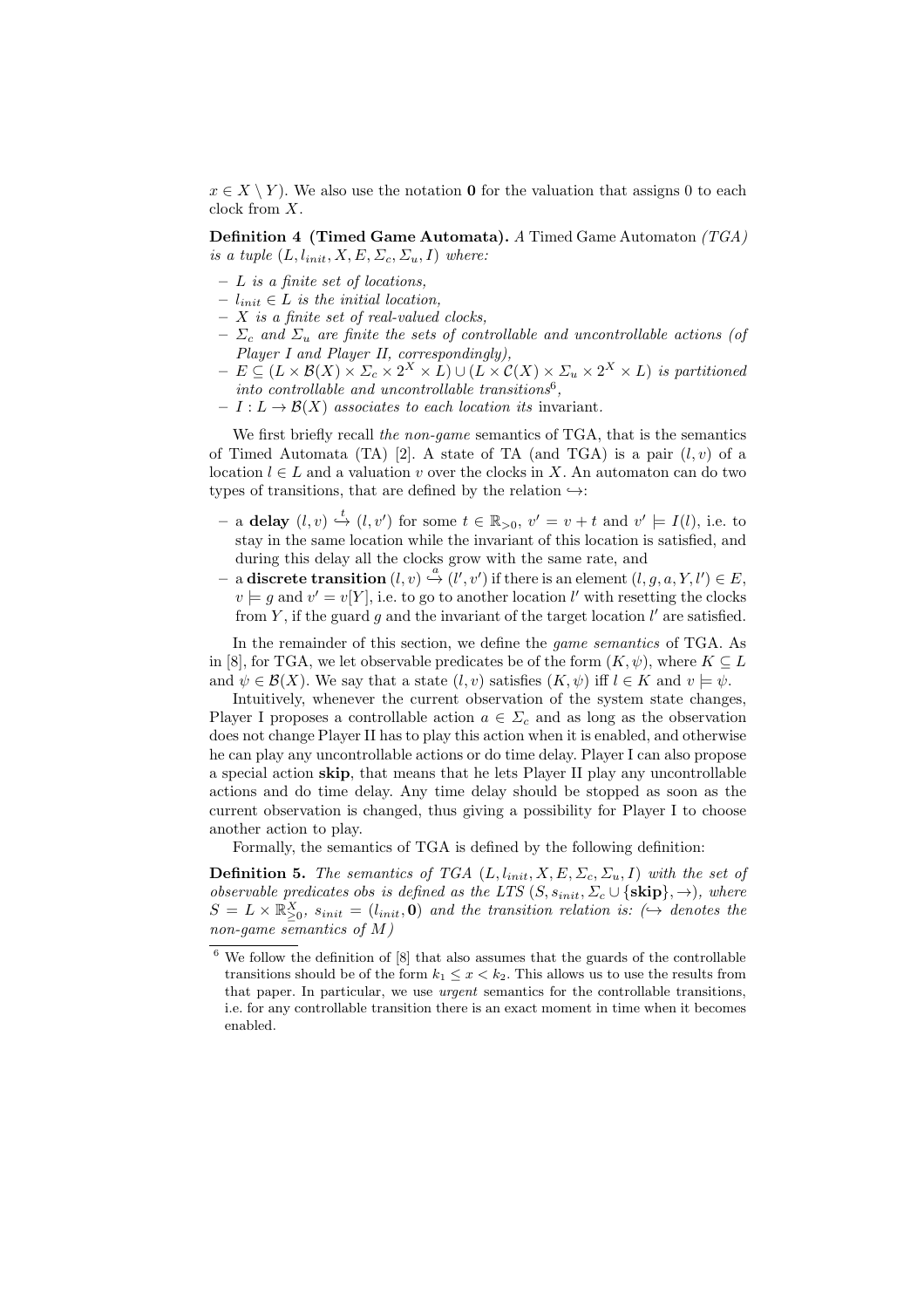$- s \xrightarrow{\text{skip}} s' \text{ exists, iff } s \xrightarrow{a_u} s' \text{ for some } a_u \in \Sigma_u, \text{ or there exists a delay}$  $s \stackrel{t}{\hookrightarrow} s'$  for some  $t \in \mathbb{R}_{>0}$  and any smaller delay doesn't change the current

observation (i.e. if  $s \stackrel{t'}{\hookrightarrow} s''$  and  $0 \le t' < t$  then  $\gamma_{obs}(s) = \gamma_{obs}(s'')$ ).  $-$  for  $a \in \Sigma_c$ ,  $s \stackrel{a}{\rightarrow} s'$  exists, iff:

- a is enabled in s and there exists a discrete transition  $s \stackrel{a}{\rightarrow} s'$ , or
- a is not enabled in s, but there exists a discrete transition  $s \stackrel{a_u}{\longrightarrow} s'$  for some  $a_u \in \Sigma_u$ , or
- there exists a delay  $s \stackrel{t}{\hookrightarrow} s'$  for some  $t \in \mathbb{R}_{>0}$ , and for any smaller delay  $s \stackrel{t'}{\hookrightarrow} s''$  (where  $0 \leq t' < t$ ) the observation is not changed, i.e.  $\gamma_{obs}(s) = \gamma_{obs}(s'')$ , and action a is not enabled in s''.

For a given TGA M, set of observable predicates *obs* and a safety statepredicate  $\varphi$  (that can be again of the form  $(K, \psi)$ ), we say that Player I wins in the Imperfect Information Safety Timed Game (IISTG)  $(M, \varphi, obs)$  iff he wins in the IISG  $(A, \varphi, obs)$ , where A defines the semantics for M and obs.

The problem of solution of IISTG is decidable since the knowledge games are finite for TGA [8]. The paper [8] proposes a symbolic Difference Bounded Matrices (DBM)-based procedure to construct them.

# 4 Problem Statement

Consider that several observable predicates are available, with assigned costs, and we look for a set of observable predicates allowing controllability and whose cost is minimal. This is formalized in the next definition:

Definition 6. Consider a TGA M, a finite set of available observable predicates Obs over M, a safety observable predicate  $\varphi \in \mathcal{O}$ bs and a monotonic with respect to set inclusion function  $\omega$ :  $\mathcal{P}(Obs) \rightarrow \mathbb{R}_{\geq 0}$ . The optimization problem for  $(M, \varphi, Obs, \omega)$  consists in computing a set of observable predicates  $obs \subseteq Obs$  such that Player I wins in the Imperfect Information Safety Timed Game  $(M, \varphi, obs)$  and  $\omega (obs)$  is minimal.

We present in the next section our algorithm to compute a solution to the optimization problem. In this paper, we restrict our attention to finite sets of available predicates. We justify this restriction by the following undecidability result: considering a reasonable infinite set of observation predicates, the easier problem of the existence of a set of predicates allowing controllability is undecidable:

Theorem 2. Consider a TGA M with clocks X, and an (infinite) set of available predicates  $Obs = \{x < \frac{1}{q} \mid x \in X, q \in \mathbb{N}, q \geq 1\}$  and the safety objective  $\varphi$ . Determining whether there exists a finite set of predicates obs  $\subset$  Obs such that Player I wins in IISTG  $(M, \varphi, obs)$  is undecidable.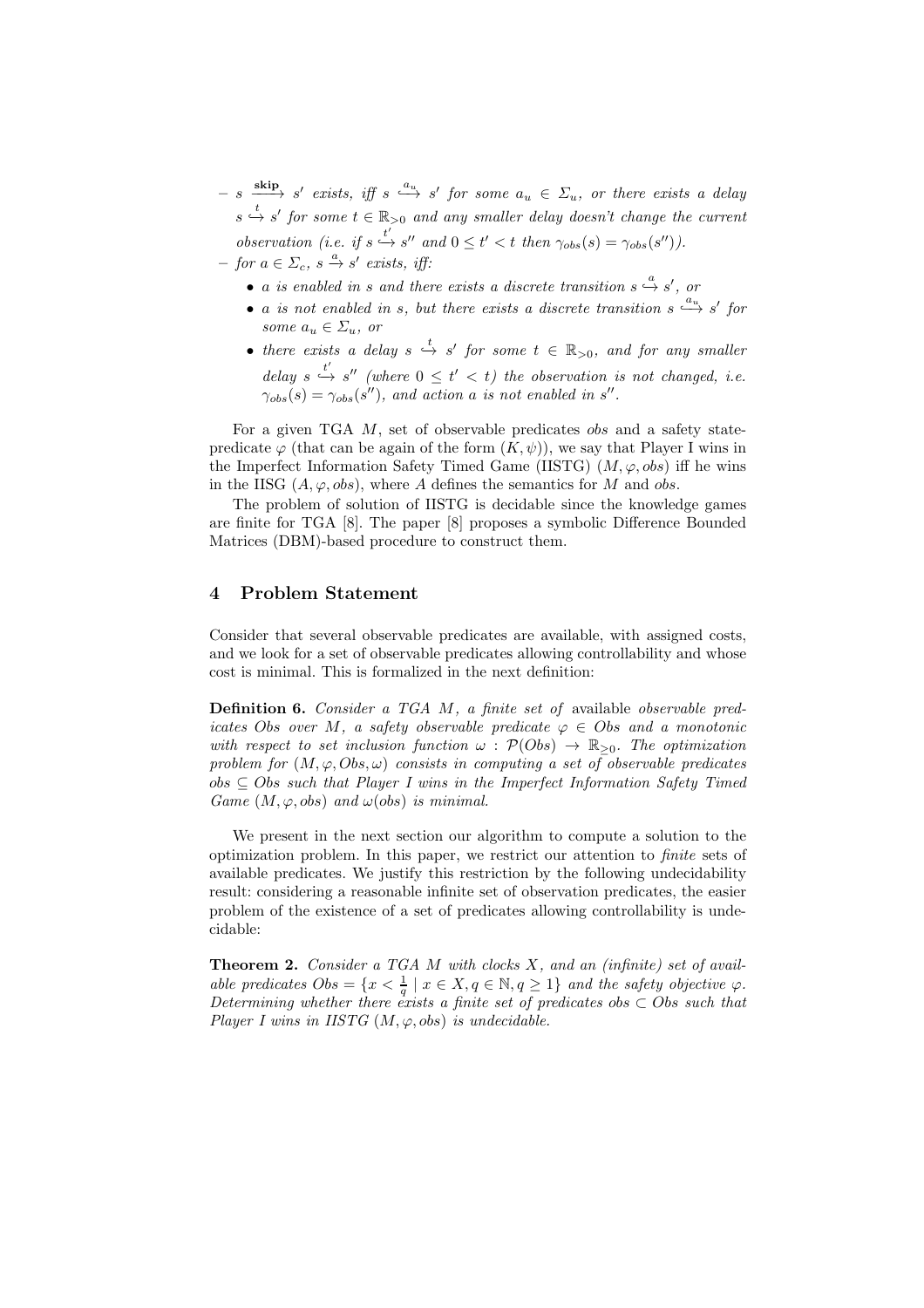Algorithm 1 Lattice-based algorithm

//input: TGA M, a set of observable predicates Obs, a safety predicate  $\varphi$ //output: a solution with a minimal cost function  $Optimize(M, \varphi, Obs, \omega)$ : 1. candidates :=  $\mathcal{P}(Obs)$  // initially, candidates contains all subsets of Obs 2. best\_candidate  $:=$  None 3. while candidates  $\neq \emptyset$ : 4. **pick**  $obs \in candidates$ 5. if  $Solve(M, \varphi, obs)$ : 6. best candidate  $:=$  obs 7. candidates = candidates  $\setminus \{c : c \in \mathcal{P}(Obs) \land \omega(c) \geq \omega(obs)\}\$ 8. else: 9. candidates = candidates \{c : c  $\in \mathcal{P}(Obs) \wedge c \subseteq obs$ } 10. return best candidate

# 5 The Algorithm

The naive algorithm is to iterate through all the possible solutions  $\mathcal{P}(Obs)$ , for each  $obs \in \mathcal{P}(Obs)$  solve IISTG  $(M, \varphi, obs)$  via the reduction to the finite-state knowledge games, and finally pick a solution with the minimal cost.

In section 5.1 we propose the more efficient algorithm that avoids exploring all the possible solutions from  $\mathcal{P}(Obs)$ . Additionally, in sections 5.2 we describe the optimization that reuses the information between different iterations.

## 5.1 Basic Exploration Algorithm

Consider, that we already solved the game for the observable predicates sets  $obs_1, obs_2, \ldots, obs_n$  and obtained the results  $r_1, r_2, \ldots, r_n$ , where  $r_i$  is either true or false, depending on whether Player I wins in IISTG  $(M, \varphi, obs_i)$  or not.

From now on we don't have to consider any set of observable predicates with a cost larger or equal to the cost of the optimal solution found so far. Additionally, if we know, that Player I loses for the set of observable predicates  $obs_i$  (i.e.  $r_i = false$ ), then we can conclude that he also loses for any coarser set of observable predicates  $obs \,\subset \, obs_i$  (since in this case Player I has less observation power). Therefore we don't have to consider such obs as a solution to our optimization problem. This can be formalized by the following definition:

**Definition 7.** A sequence  $(obs_1, r_1), (obs_2, r_2) \dots (obs_n, r_n)$  is called a non-redundant sequence of solutions for a set of available observable predicates Obs and cost function  $\omega$ , if for any  $1 \leq i \leq n$  we have  $obs_i \subseteq Obs, r_i \in \{true, false\}$ , and for any  $j < i$  we have:

 $-\omega(\overline{obs}_i) > \omega(obs_i)$  if  $r_i = true$ ,  $-$  obs<sub>i</sub>  $\not\subseteq$  obs<sub>i</sub>, otherwise.

Algorithm 1 solves the optimization problem by iteratively solving the game for different sets of observable predicates so that the resulting sequence of solutions is non-redundant. The procedure  $Solve(M, \varphi, obs)$  uses the knowledge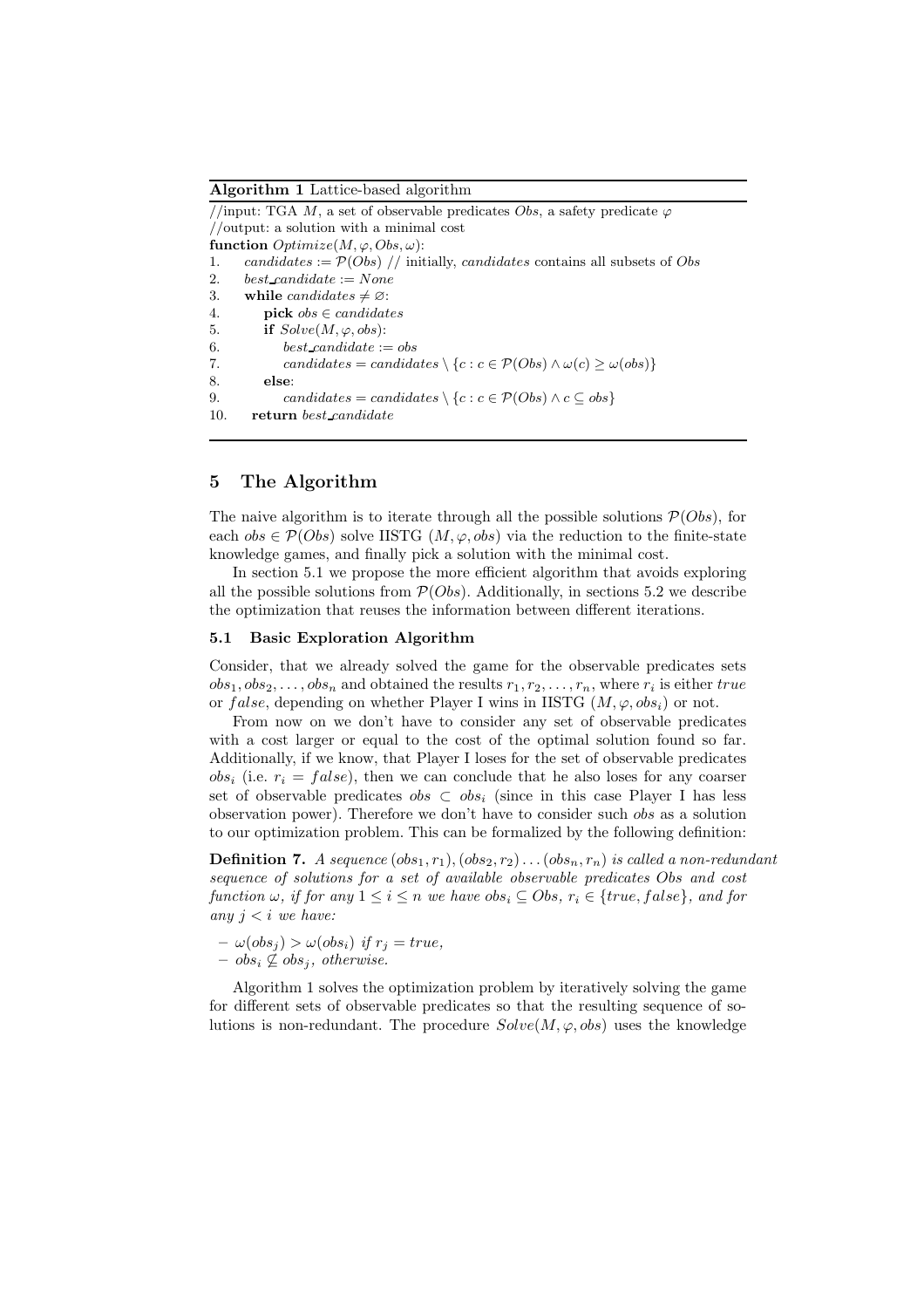

Fig. 1: a) The original LTS A and two observable predicates  $\varphi_1$  and  $\varphi_2$ , b) the knowledge game  $G_f$  for A with observable predicates  $\{\varphi_1, \varphi_2\},\$ c) the knowledge game  $G_c^1$  for A with observable predicates  $\{\varphi_1\},$ d) the knowledge game  $G_c^2$  for  $G_f$  with observable predicates  $\{\varphi_1\}$ 

game-reduction technique described in section 2. The algorithm updates the set candidates after each iteration and when the algorithm finishes, the best candidate variable contains a reference to the solution with the minimal cost.

Algorithm 1 doesn't state, in which order we should navigate through the set of candidates. We propose the following heuristics:

- cheap first (and expensive first) pick any element from the candidates with the maximal (or minimal) cost,
- $random$  pick a random element from the *candidates*,
- $midpoint$  pick any element, that will allow us to eliminate as many elements from the *candidates* set as it is possible. In other words, we pick an element that maximizes the value of

min( $|\{c : c \in candidates \land w(c) \geq w(obs)\}|, |\{c : c \in candidates \land c \subseteq obs\}|).$ 

Algorithm 1 doesn't specify how we store the set of possible solutions candidates. An explicit way (i.e. store all elements) is expensive, because the candidates set initially contains  $2^{|Obs|}$  elements. However, an efficient procedure for obtaining a next candidate may not exist as a consequence of the following theorem:

**Theorem 3.** Let  $seq_n = (obs_1, r_1), (obs_2, r_2), \ldots, (obs_n, r_n)$  be a non-redundant sequence of solutions for some set Obs and cost function  $\omega : \mathcal{P}(Obs) \to \mathbb{R}_{\geq 0}$ . Consider that the value of  $\omega$  can be computed in polynomial time. Then the problem of determining whether there exists a one-element extension  $seq_{n+1} = (obs_1, r_1), (obs_2, r_2), \ldots, (obs_n, r_n), (obs_{n+1}, r_{n+1})$  of seq that is still non-redundant for Obs and  $\omega$  is NP-complete.

## 5.2 State space reusage from finer observations

Intuitively, if we have already solved a knowledge game  $(G_f, \psi_f)$  for a set  $obs_f$  of observable predicates, then we can view a knowledge game  $(G_c, \psi_c)$  associated with a coarser set of observable predicates  $obs_c \text{ }\subset obs_f$  as an imperfect information game with respect to  $(G_f, \psi_f)$ . Thus we can solve the knowledge game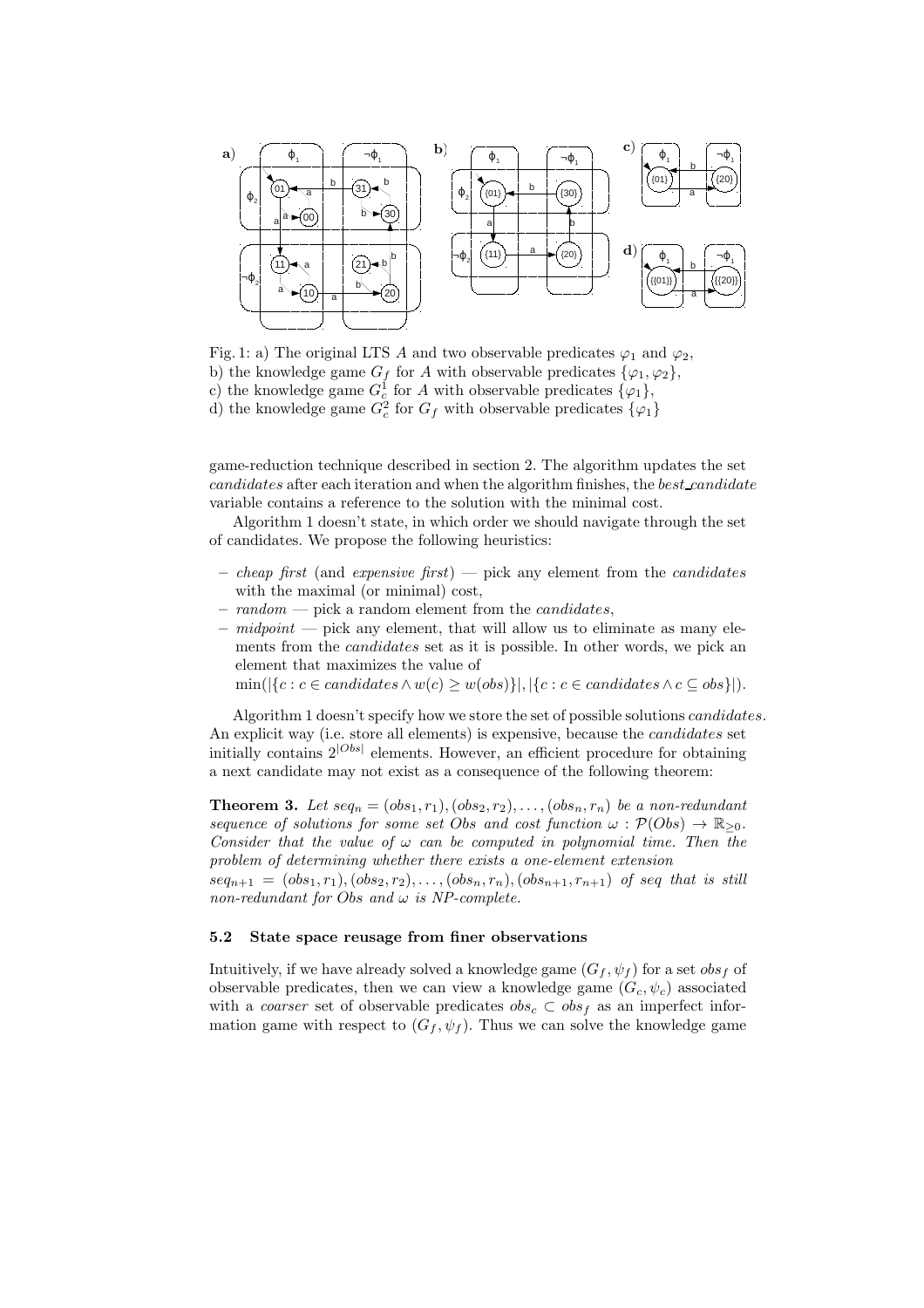for *obs* without exploring the state space of the TGA M and therefore without using the expensive DBM operations. Moreover, we can build another game on top of  $G_c$  (for an observable predicates set that is coarser than obs) and thus construct a "Russian nesting doll" of games. This is an important contribution of our paper, since this construction can be applied not only to Timed Games, but also to any modeling formalism that have finite knowledge games.

The state space reusage method is demonstrated on a simple LTS A at Fig. 1. Suppose, that we already built the knowledge game  $G_f$  for the observable predicates  $\{\varphi_1, \varphi_2\}$ . Now, if we want to build a knowledge game for  $\{\varphi_1\}$ , we can do that in two ways. First, we can build it from scratch based on the state space of A, and the resulting knowledge game  $G_c^1$  is given at subfigure c. Alternatively, we can build the knowledge game  $G_c^2$  on the top of  $G_f$  (see subfigure d). The states of  $G_c^1$  are sets of states of  $A$  and the states of  $G_c^2$  are sets of sets of states of A. The games  $G_c^2$  and  $G_c^1$  are bisimilar, thus Player I wins in  $G_c^1$  iff he wins in  $G_c^2$  (for any safety predicate). The latter is true for any LTS A, that is stated by the following theorem and corollary:

**Theorem 4.** Suppose that  $obs_c \,\subset \, obs_f, (G_f, \psi_f)$  is the knowledge game for  $(A, \varphi, obs_f), (G_c^1, \psi_c^1)$  is the knowledge game for  $(A, \varphi, obs_c)$  and  $(G_c^2, \psi_c^2)$  is the knowledge game for  $(G_f, \psi_f, obs_c)$ . Then the relation  $R = \{(v, v') | v = \bigcup_{s' \in v'} s'\}$ between the states of  $G_c^1$  and  $G_c^2$  is a bisimulation.

**Corollary 1.** Player I wins in  $(G_c^1, \psi_c^1)$  iff Player I wins in  $(G_c^2, \psi_c^2)$ .

This reusage method is also correct for the case when an input model is defined as a TGA (since we can apply the theorem to the underlying LTS).

Implementation Our Python prototype implementation of this algorithm (see https://launchpad.net/pytigaminobs) explicitly stores the set of candidates and uses the on-the-fly DBM-based algorithm of [8] for the construction and solution of knowledge games for IISTG (the algorithm stops early when it detects that the initial state is losing).

## 6 Case studies

We applied our implementation to two case studies.

The first is a "Train-Gate Control", where two trains tracks merge together on a bridge and the goal of the controller is to prevent their collision. The trains can arrive in any order (or don't arrive at all), thus the challenge for the controller is to handle all possible cases.

The second is "Light and Heavy boxes", where a box is being processed on the conveyor in several steps, and the goal of the controller is to move the box to the next step within some time bound after it has been processed at the current step.

# 6.1 Train-Gate control

The model of a single (first) train is depicted at Fig. 2. There are two semaphore lights before the bridge on each track. A train passes the distance between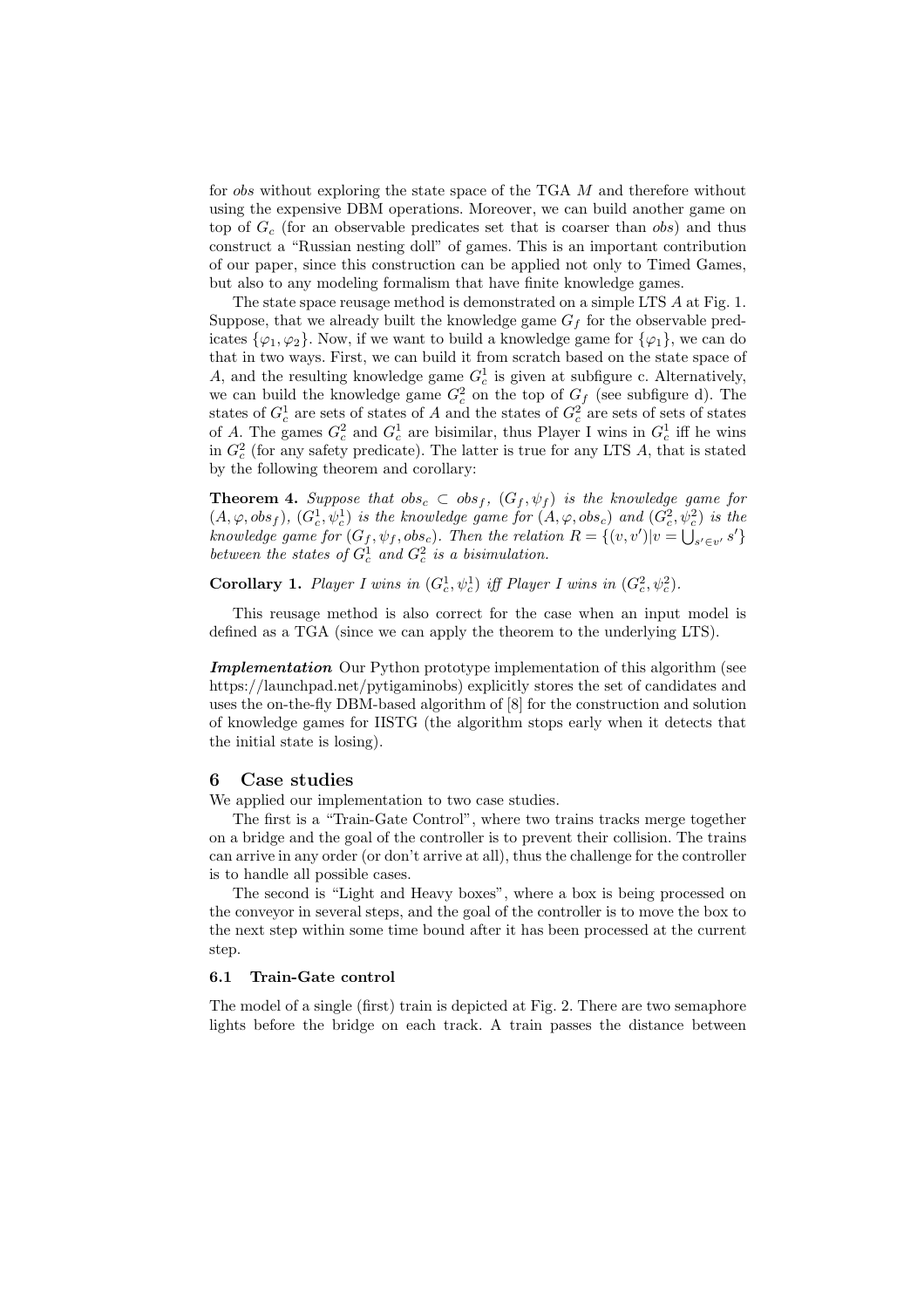

Fig. 2: A model of a single train

semaphores within 1 to 2 time units. A controller can switch the semaphores to red (actions stop1 and stop2 depending on the track number), and to green (actions go1 and go2). These semaphores are intended to prevent the trains from colliding on the bridge. When the red signal is illuminated, a train will stop at the next semaphore and wait for the green signal.

It is possible to mount sensors on the semaphores, and these sensors will detect if a train approaches the semaphore. This is modeled with observable predicates  $(pos1 \ge 1)$ ,  $(pos2 \ge 1)$ ,  $(pos1 \ge 2)$  and  $(pos2 \ge 2)$ .

| exploration order                | expensive first |                     | cheap first     |     | midpoint |                                                                                                                                | random          |       |
|----------------------------------|-----------------|---------------------|-----------------|-----|----------|--------------------------------------------------------------------------------------------------------------------------------|-----------------|-------|
| state space reusage with without |                 |                     |                 |     |          | with without with without with without                                                                                         |                 |       |
| minimum                          | 10 <sub>m</sub> | $1{\rm h}03{\rm m}$ | 50 <sub>m</sub> | 49m | 24m      | 41 <sub>m</sub>                                                                                                                | 10 <sub>m</sub> | 48m   |
| maximum                          | 11 <sub>m</sub> | 1h36m               |                 |     |          | $\lfloor \frac{1 \cdot 30m \rfloor}{1 \cdot 34m} \rfloor$ 155m $\lfloor \frac{1 \cdot 36m \rfloor}{1 \cdot 26m} \rfloor$ 1h44m |                 |       |
| average                          | 10 <sub>m</sub> | 1h18m               |                 |     |          | $1h0m$   $1h12m$   $33m$   $1h03m$   $37m$                                                                                     |                 | 1h05m |

(a) Running time (the average is computer on 10 runs)

| exploration order           | expensive first cheap first midpoint random |       |      |      |
|-----------------------------|---------------------------------------------|-------|------|------|
| without state space reusage |                                             | 21.69 | 5.27 | 6.17 |
| with state space reusage    |                                             |       | 2.7  | 3.46 |

(b) The average number of iterations

Fig. 3: Results for the Train-Gate model

The controller has a discrete timer that is modeled using the clock y. At any time this clock can be reset by the controller (action reset). There is an available observable predicate  $(y < 2)$  that becomes false when the value of y reaches 2. This allows the controller to measure time with a precision 2 by resetting  $y$  each time this predicate becomes false and counting the number of such resets.

The integer variable critical contains the number of trains that are currently on the bridge. The safety property is that no more than one train can be at the critical section (bridge) at the same time and the trains should not be stopped for more than 2 time units:

$$
(critical < 2) \land ((Train1.STOPPED) \rightarrow (x1 \le 2)) \land ((Train2.STOPPED) \rightarrow (x2 \le 2))
$$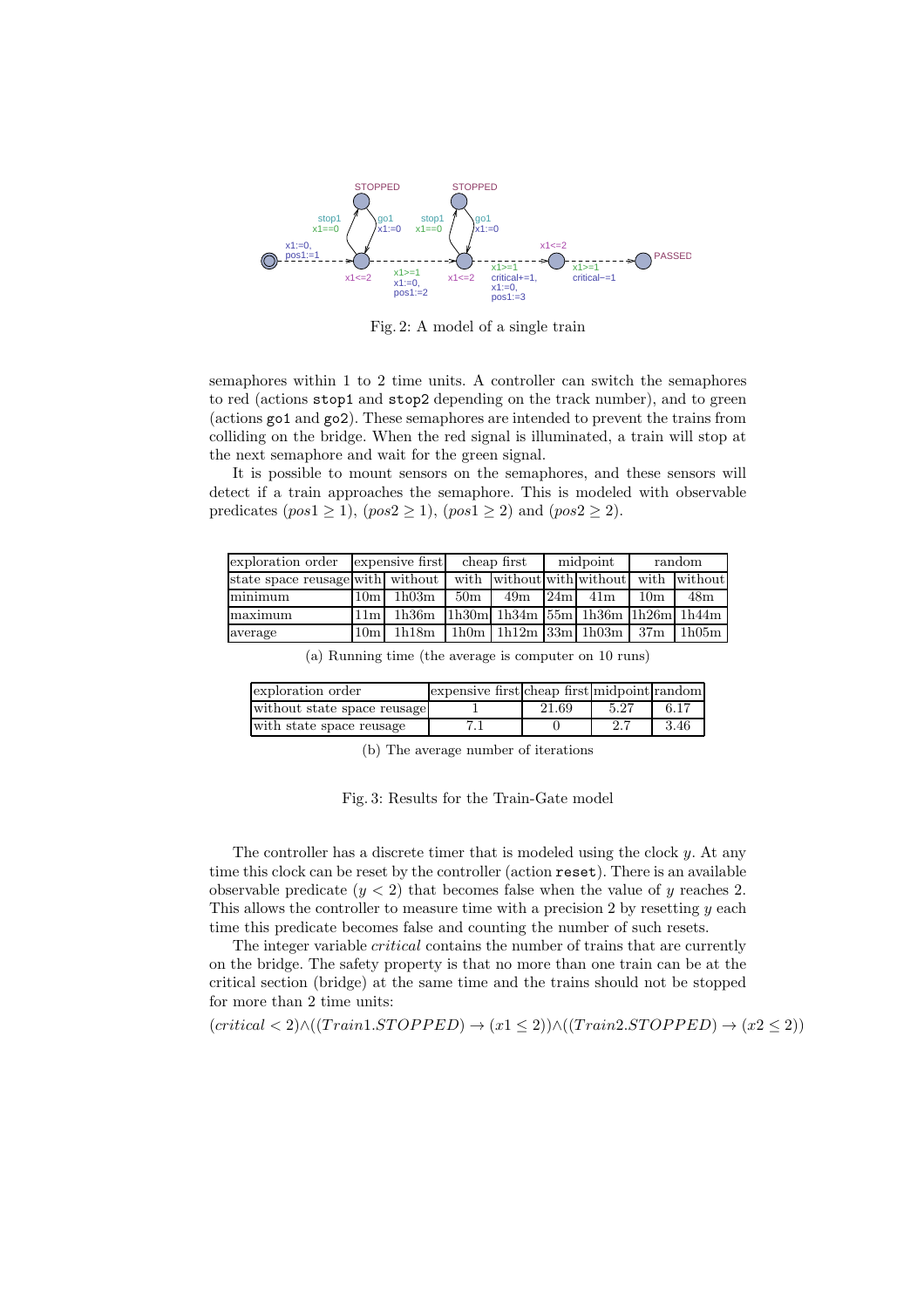The optimal controller uses the following set of observable predicates:  $(pos1 \geq$ 2),  $(pos2 \ge 2)$  and  $(y < 2)$ . Such a controller waits until the second (in time) train comes to the second semaphore, then pauses this train and lets it go after 2 time units.

Figure 3a reports the time needed to find this solution for different parameters of the algorithm. Figure 3b contains the average number of iterations of Algorithm 1 (i.e. game checks for different sets of observable predicates). You can see that it requires only a fraction of the total number of all possible solutions  $2^5 = 32$ . Additionally, the state space reusage heuristic allows to improve the performance, especially for the "expensive first" exploration order. For this model the most efficient way to solve the optimization problem is to first solve the game with all the available predicates being observed, and then always reuse the state space of this knowledge game. The numbers of 0 and 1 at Figure 3b reflect that we *don't* reuse the state space exactly once for the "expensive first" order, and we never reuse the state space for the "cheap first" exploration order.

The game size ranges from 5 states for the game when only the safety state predicate is observable to 9202 for the case when all the available predicates are observable. The number of the symbolic states of TGA (i.e. different pairs of reachable locations and DBMs that form the states of a knowledge game) ranges from 1297 to 31171, correspondingly.

#### 6.2 Light and Heavy Boxes



Fig. 4: Light and heavy boxes model

Consider a conveyor belt on which Light and Heavy boxes can be put. A box is processed in n steps  $(n \text{ is a parameter of the model})$ , and the processing at each step takes from 1 to 2 time units for the Light boxes, and from 4 to 5 time units for the Heavy boxes. The goal of the controller is to move a box to the next step (by rotating the conveyor, with an action move) within 3 time units after the box has been processed at the current step. At the last step the controller should remove (action remove) the box from the conveyor within 3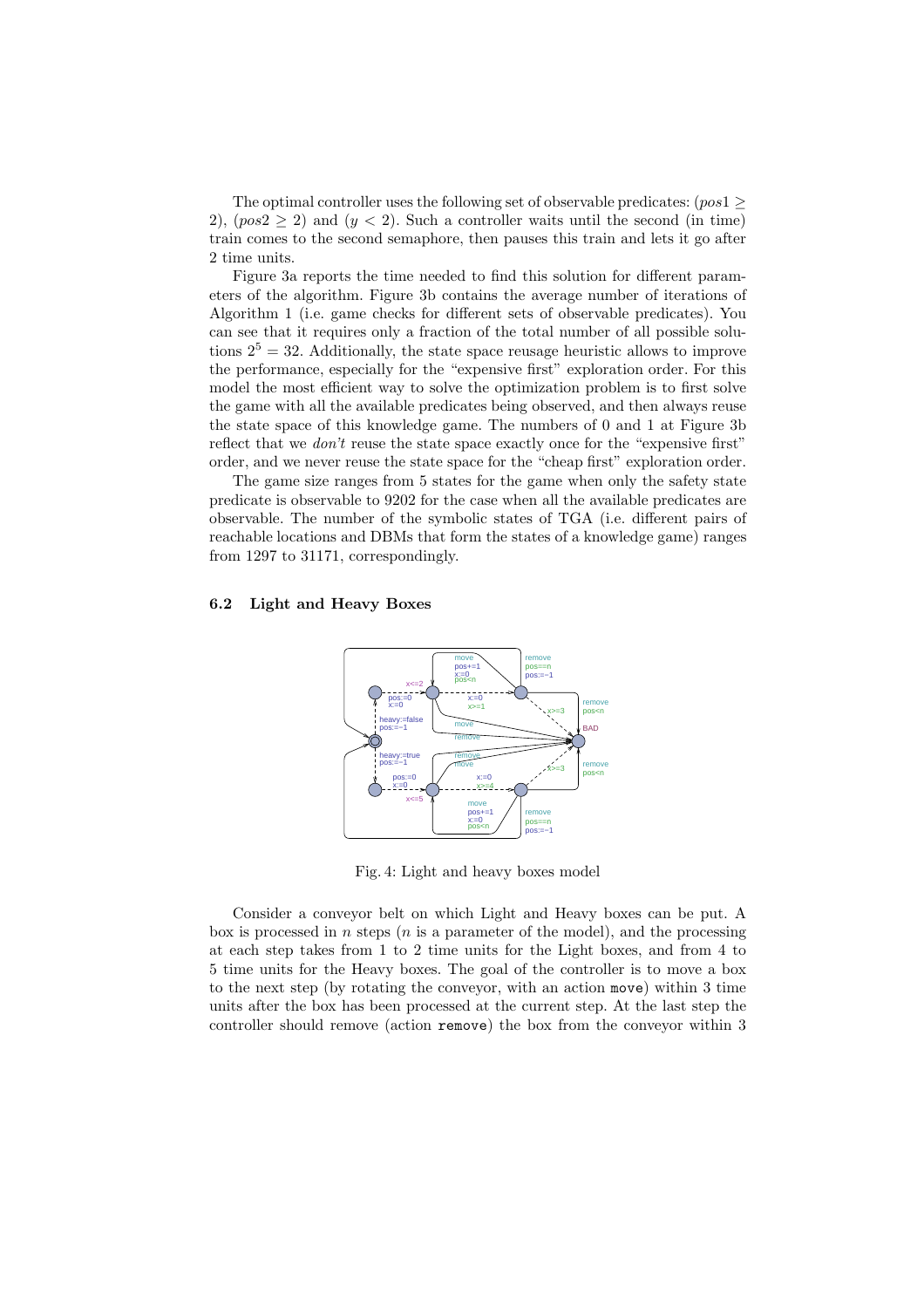

Fig. 5: Average running time (SSR states for State Space Reusage)

time units. If the controller rotates the conveyor too early (before the box has been processed), too late (after more than 3 time units), or does not move it at all, then the Controller loses (similar is true for the removing of the box at the last step). Additionally, the controller should not rotate the conveyor when there is no box on it, and should not try to remove the box when the box is not at the last step. Our model is depicted at Fig. 4, and the goal of the controller is to avoid the BAD location.

A box can arrive on the conveyor at any time, and there is an observable predicate  $(pos = 0)$  with cost 1 which becomes true when the box is put on the conveyor. Additionally, there is predicate (heavy  $= true$ ) with cost 1 that becomes true if a heavy box arrives. The model is cyclic, i.e. another box can be put on the conveyor after the previous box has been removed from it.

As in the Traingate model, the controller can measure time using a special clock  $y$ . We assume that a controller can measure time with different granularity, and more precise clocks cost more. We model this by having three available observable predicates:  $(y < 1)$  with cost 3,  $(y < 2)$  with cost 2, and  $(y < 3)$  with cost 1.

A naive controller works with the observable predicates  $\{(heavy = true), (pos =$  $0, (y < 1)$ , resets the clock y each time a new box is arrived, and then move it to the next step (remove after the last iteration) each 2 time units if the box is light and 5 time units if the box is heavy. However, it is not necessary to use the expensive  $(y < 1)$  observable predicate, since a controller can move a box after each 3 (6 for heavy box) time units, thus the time granularity of 3 is enough and there is a controller that uses the observable predicates  $\{(heavy = true), (pos = 0), (y < 3)\}\$ . Our implementation detects such an optimal solution, and Fig. 5 demonstrates an average time needed to compute this solution for different numbers of box processing steps  $n$ . You can see that the state space reusage heuristics improves the performance of the algorithm.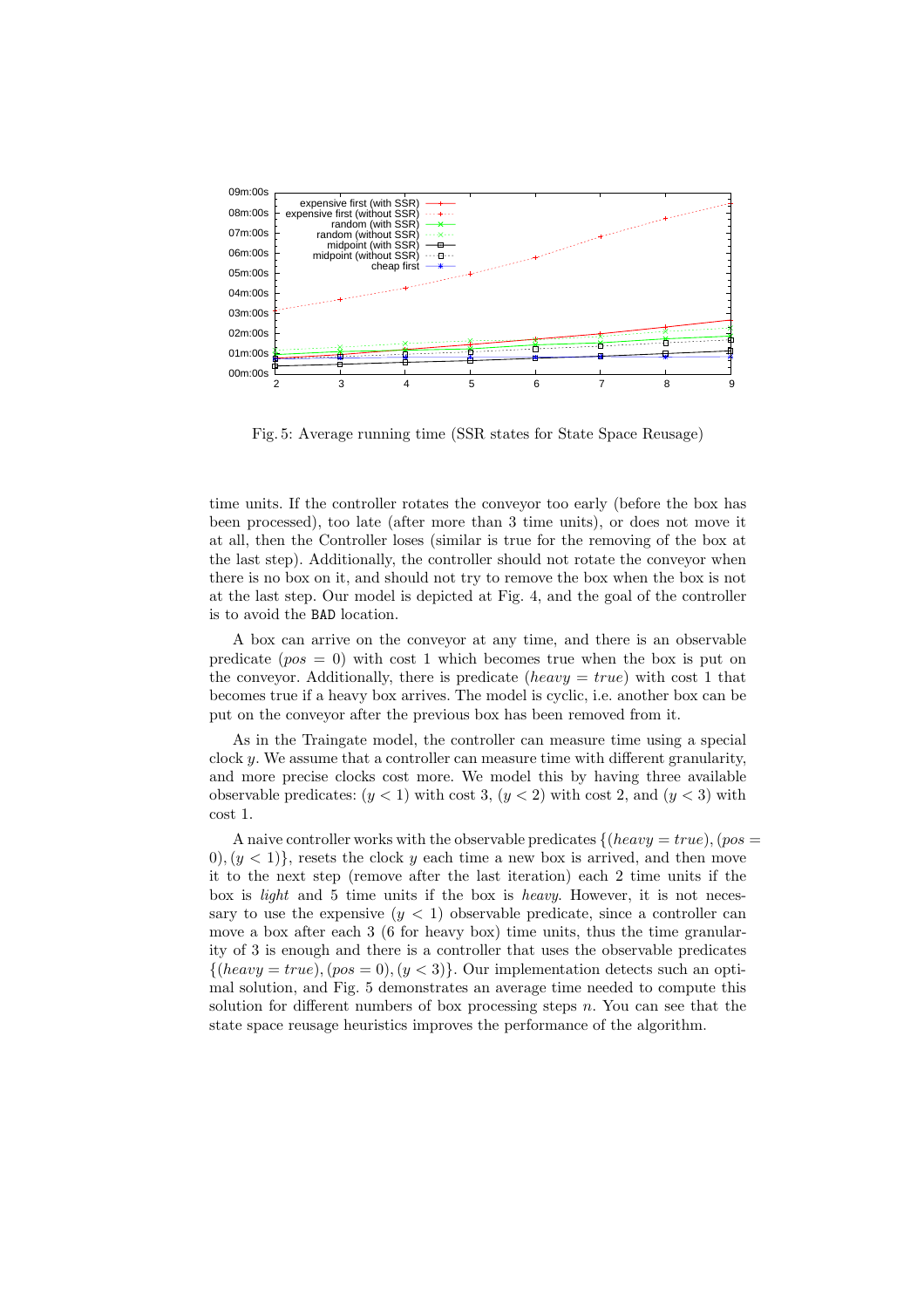The game size for this model ranges from 4 knowledge game states and 51 symbolic NTA states when there are 2 processing steps and only safety predicate is observable to 6417 knowledge game states and 15554 symbolic NTA states for 9 processing steps and when all the available predicate are observable.

# 7 Conclusions

In this paper we have developed, implemented and evaluated an algorithm for the cost-optimal controller synthesis for timed systems, where the cost of a controller is defined by its observation power.

Our important contributions are two optimizations: the one that helps to avoid exploration of all possible solutions and the one that allows to reuse the state space and solve the imperfect information games on top of each other. Our experiments showed that these optimizations allow to improve the performance of the algorithm.

In the future, we plan to apply our method to other modeling formalisms that have finite state knowledge games.

## References

- 1. Israa AlAttili, Fred Houben, Georgeta Igna, Steffen Michels, Feng Zhu, and Frits W. Vaandrager. Adaptive scheduling of data paths using uppaal tiga. In *QFM*, pages 1–11, 2009.
- 2. Rajeev Alur and David L. Dill. A theory of timed automata. *Theoretical Computer Science*, 126:183–235, 1994.
- 3. Gerd Behrmann, Agnes Cougnard, Alexandre David, Emmanuel Fleury, Kim G. Larsen, and Didier Lime. Uppaal-tiga: Time for playing games! In *Proceedings of the 19th International Conference on Computer Aided Verification*, number 4590 in LNCS, pages 121–125. Springer, 2007.
- 4. Patricia Bouyer, Thomas Brihaye, Vronique Bruyre, and Jean-Franois Raskin. On the optimal reachability problem of weighted timed automata. *Formal Methods in System Design*, 31(2):135–175, 2007.
- 5. Patricia Bouyer, Franck Cassez, Emmanuel Fleury, and Kim Guldstrand Larsen. Optimal strategies in priced timed game automata. In *FSTTCS*, pages 148–160, 2004.
- 6. Patricia Bouyer, Deepak D'Souza, P. Madhusudan, and Antoine Petit. Timed control with partial observability. In *CAV*, volume 2725 of *Lecture Notes in Computer Science*, pages 180–192. Springer, 2003.
- 7. Thomas Brihaye, Véronique Bruyère, and Jean-François Raskin. On optimal timed strategies. In *FORMATS*, volume 3829 of *Lecture Notes in Computer Science*, pages 49–64. Springer, 2005.
- 8. F. Cassez, A. David, K. G. Larsen, D. Lime, and J.-F. Raskin. Timed control with observation based and stuttering invariant strategies. In *Proceedings of the 5th International Symposium on Automated Technology for Verification and Analysis*, volume 4762 of *LNCS*, pages 192–206. Springer, 2007.
- 9. Franck Cassez, Alexandre David, Emmanuel Fleury, Kim G. Larsen, and Didier Lime. Efficient on-the-fly algorithms for the analysis of timed games. In *CON-CUR'05*, volume 3653 of *LNCS*, pages 66–80. Springer–Verlag, August 2005.